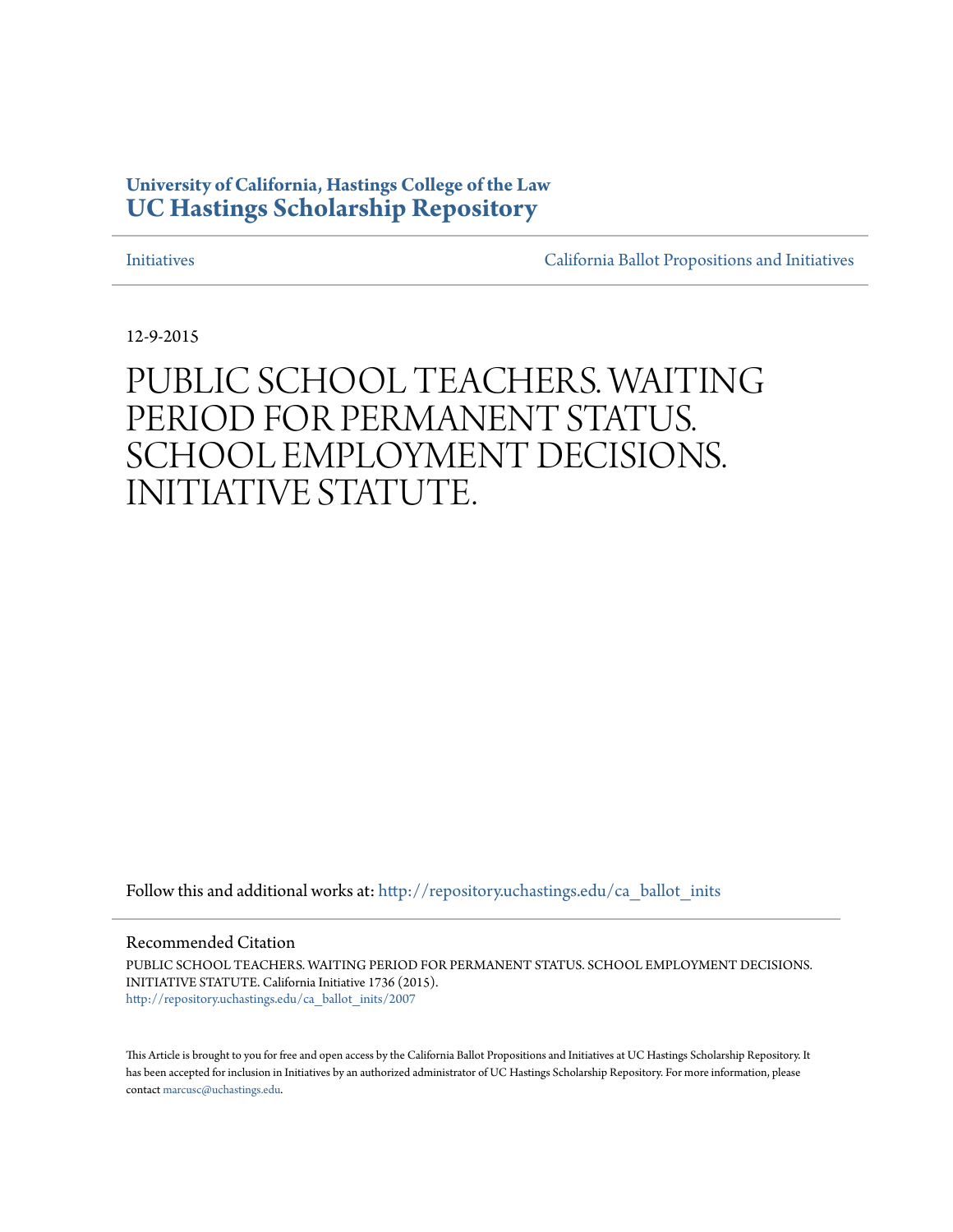The Attorney General of California has prepared the following title and summary of the chief purpose and points of the proposed measure:

**PUBLIC SCHOOL TEACHERS. WAITING PERIOD FOR PERMANENT STATUS. SCHOOL EMPLOYMENT DECISIONS. INITIATIVE STATUTE.** Increases length of service required before a teacher may become a permanent employee, from two consecutive school years to five consecutive school years. Gives local public school boards sole authority to set policies for, and ends collective bargaining over, teacher transfers, reassignments, layoffs, or re-employment, and the start date of the school year and hours in the school day. Prohibits seniority as a primary consideration in such policy decisions. Summary of estimate by Legislative Analyst and Director of Finance of fiscal impact on state and local government: **Local educational agencies (LEAs) likely would experience net higher costs in the low tens of millions of dollars statewide due to conducting more frequent teacher evaluations and having to modify their employment policies. LEAs might incur various other fiscal effects relating to teacher compensation, teacher turnover, collective bargaining, and employment** 

**hearings, but the net impact of all these factors is difficult to determine.** (15-0078.)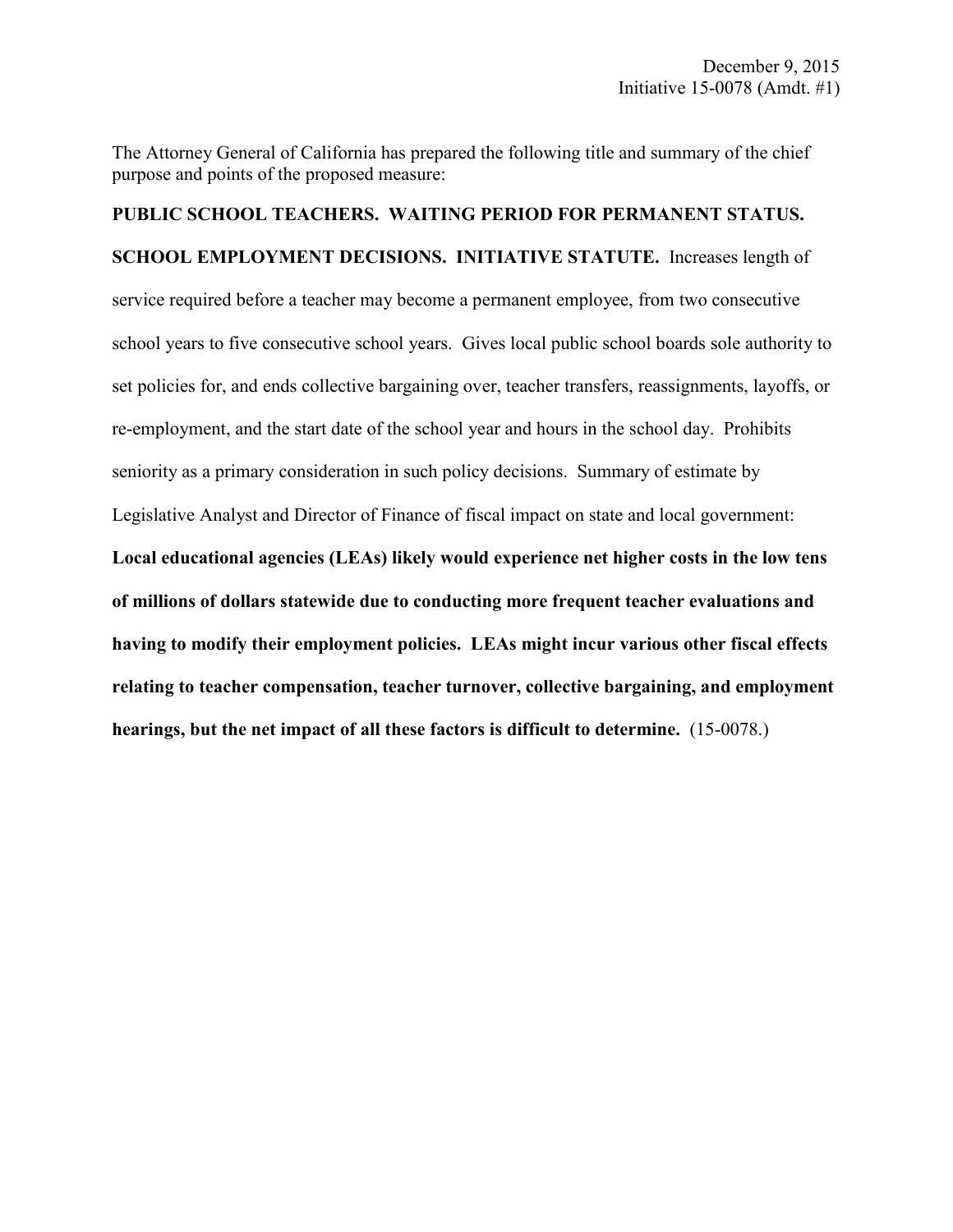November 3, 2015

REULIVEO

**NOV 0 3 2015** 

INITIATIVE COORDINATOR ATTORNEY GENERAL'S OFFICE

Office of the Attorney General 1300 "I" Street, 17th Floor Sacramento, CA 95814 Attention: Ashley Johansson, Initiative Coordinator

## **Re: Local Control and Accountability in Education Act**

Dear Ms. Johansson:

As proponents of the "Local Control and Accountability in Education Act" (15-0078), we are amending our initiative. Our amendment deletes Section 10 and re-numbers the remaining sections accordingly. We have enclosed an amended copy of our initiative with the section to be removed deleted in red.

Thank you for your assistance.

Sincerely,

Medi L. Sarlyn

HEIDI L. GALLEGOS (STEPHE

Enclosures

Please direct all correspondence and inquiries regarding this measure to:

Robinson Bradford, LLP 3255 West March Lane, #230 Stockton, CA 95219 (209) 954-9001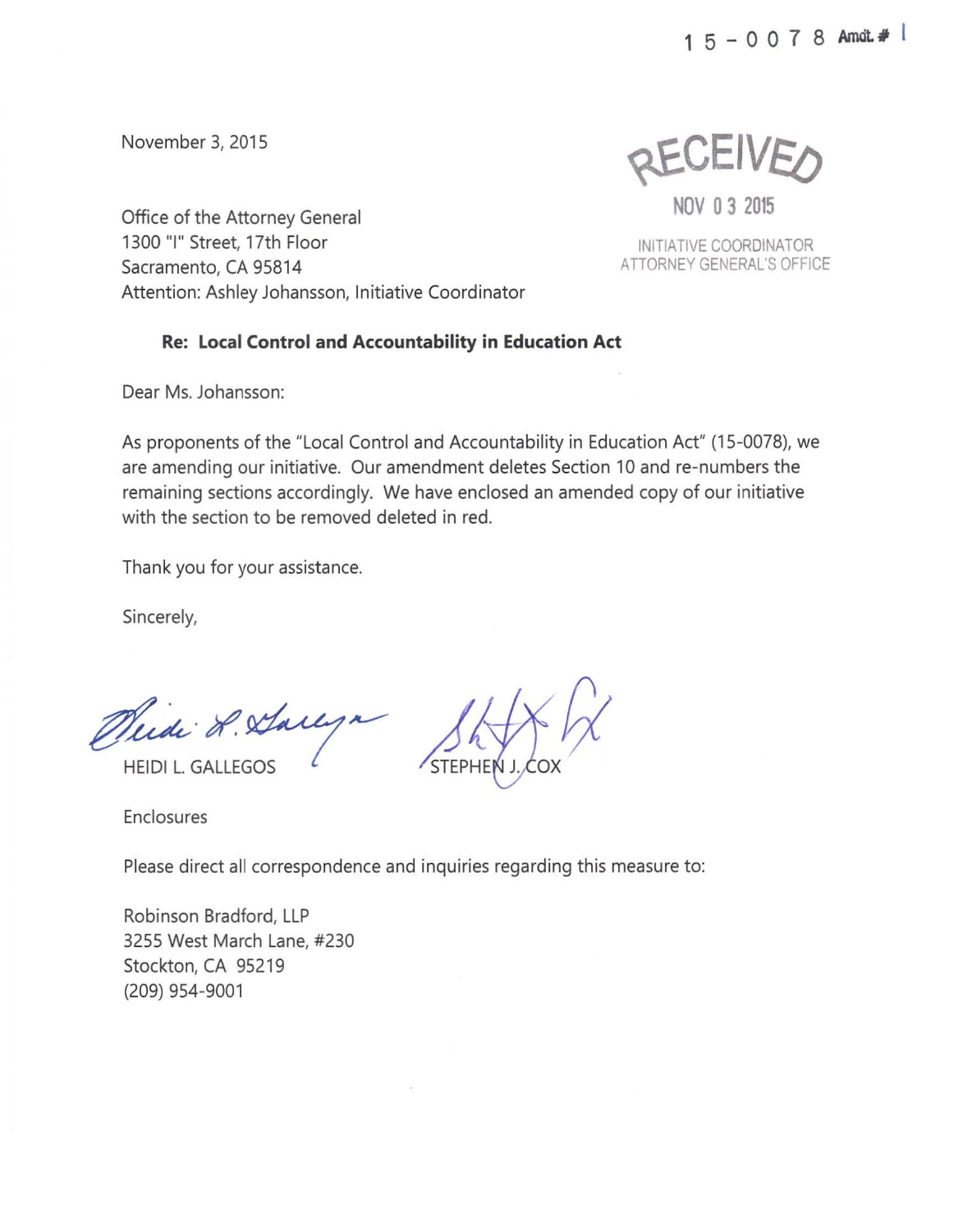California Local Control and Accountability in Education Act.

SECTION 1. Title. This measure shall be known and may be cited as the "Local Control and Accountability in Education Act."

SECTION 2. Findings and Declarations. The People of the State of California find and declare current California statutes do not enable employing authorities for local schools to expeditiously and properly address human resource management issues to best serve the needs of children and be fair to all certificated employees.

SECTION 3. Purpose and Intent. In enacting this Act, the people of the State of California do hereby declare it is their purpose and intent to:

I. Ensure that every child has an effective teacher.

2. Ensure every school has an effective principal.

3. Establish local control and flexibility for governing bodies of local schools to manage certificated employees in a manner that best serves the educational needs of all students.

4. Enable parents and registered voters to hold governing boards accountable to develop policies that are in the best interest of students and fair to adults employed in the schools.

5. Ensure accountability for funds entrusted to schools for salaries are invested in effective teaching at every school site, each day, for an entire school year.

6. Provide greater autonomy from Sacramento and provide greater transparency to parents and the public with regard to the management of certificated employees.

SECTION 4. Effective Date. This measure shall take effect on January 1<sup>st</sup> following voter enactment or the expiration of any existing collective bargaining agreement or memorandum of understanding pertaining to collective bargaining in effect at time of passage, whichever is later. All new collective bargaining agreements and memorandums of understanding shall conform to this measure.

SECTION 5. Policy Decisions. The following policy decisions regarding certificated employees will be under the sole authority of the local educational agency governing boards and adopted by resolution at a public meeting of the board:

- Transfer.
- Reassignment
- Layoff and Re-employment
- Instructional hours during normal school day.
- Start date of instruction for the school year.

SECTION 6. Use of Seniority. Seniority shall not be the sole or primary consideration in any policy decision covered by Section 5.

SECTION *81.* Open Meetings. All policy decisions covered in Section *5* shall be enacted by a resolution of the local educational agency governing board in an open public meeting.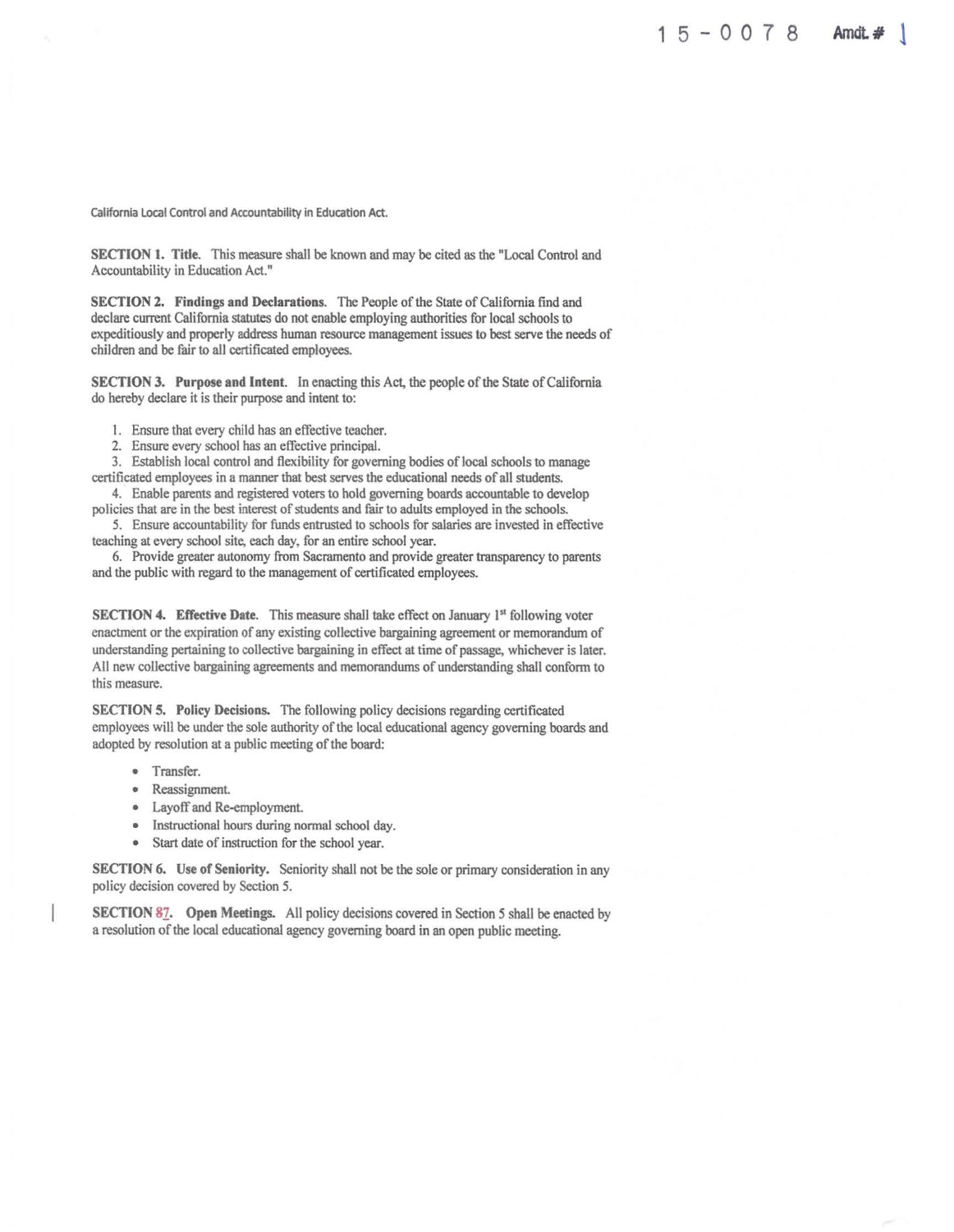California Local Control and Accountability in Education Act.

SECTION 98. Superseding Statutes. Notwithstanding any other provision of law, the provisions of this measure shall supersede all California statutes in conflict with the measure to the extent they are in conflict.

**SECTION 10. Due Process Protection.** Certificated employees of school districts shall be entitled to the due process provisions consistent with *Skelly v State Personnel Board*, (1975) 15 Cal. 3d 194.

SECTION 449. Permanent Status. Certificated employees of local educational agencies hired after enactment of this measure may be granted permanent employee status only after the completion of a satisfactory teaching performance in each of five consecutive school years as determined by the governing board.

SECTION 4210. Standing. Any parent or registered voter residing in the county of jurisdiction shall have standing to petition the Court for enforcement of these provisions and will be eligible for reasonable attorney fee and court costs if the petition is granted.

**SECTION 131.** Severability. The provisions of this act are severable. If any provision of this act or its application is held invalid, that invalidity shall not affect other provisions or applications that can be given effect without the invalid provision or application

#### SECTION 4412. Conflicting Initiatives.

- (a) In the event that this measure and another initiative measure or measures relating to certificated school employee personnel matters appear on the same statewide election ballot, the provisions of the other measure or measures shall be deemed to be in conflict with this measure. In the event that this measure receives a greater number of affirmative votes, the provisions of this measure shall prevail in their entirety, and the provisions of the other measure shall be null and void.
- (b) If this measure is approved by voters but superseded by law by any other conflicting measure approved by voters at the same election, and the conflicting ballot measure is later held invalid, this measure shall be self-executing and given full force of law.

#### **SECTION 153. Proponent Standing.**

(a)  $-\theta$  The people of the State of California declare that the proponents of this Act have a direct and personal stake in defending this Act and grant formal authority to the proponents to defend this Act in any legal proceeding, either by intervening in such legal proceeding, or by defending the Act on behalf of the people and the State in the event that the State declines to defend the Act or declines to appeal an adverse judgment against the Act.

(b) In the event that the proponents are defending this Act in a legal proceeding because  $\left( e\right)$ the State has declined to defend it or to appeal an adverse judgment against it, the proponents shall; (1) act as agents of the people and the State; (2) be subject to all ethical, legal, and

Formatted: Numbered + Level: 1 + Numbering Style: a, b, c, ... + Start at: 1 + Alignment: Left + Aligned at:  $0.29" + Indent at: 0.61"$ 

Formatted: No bullets or numbering